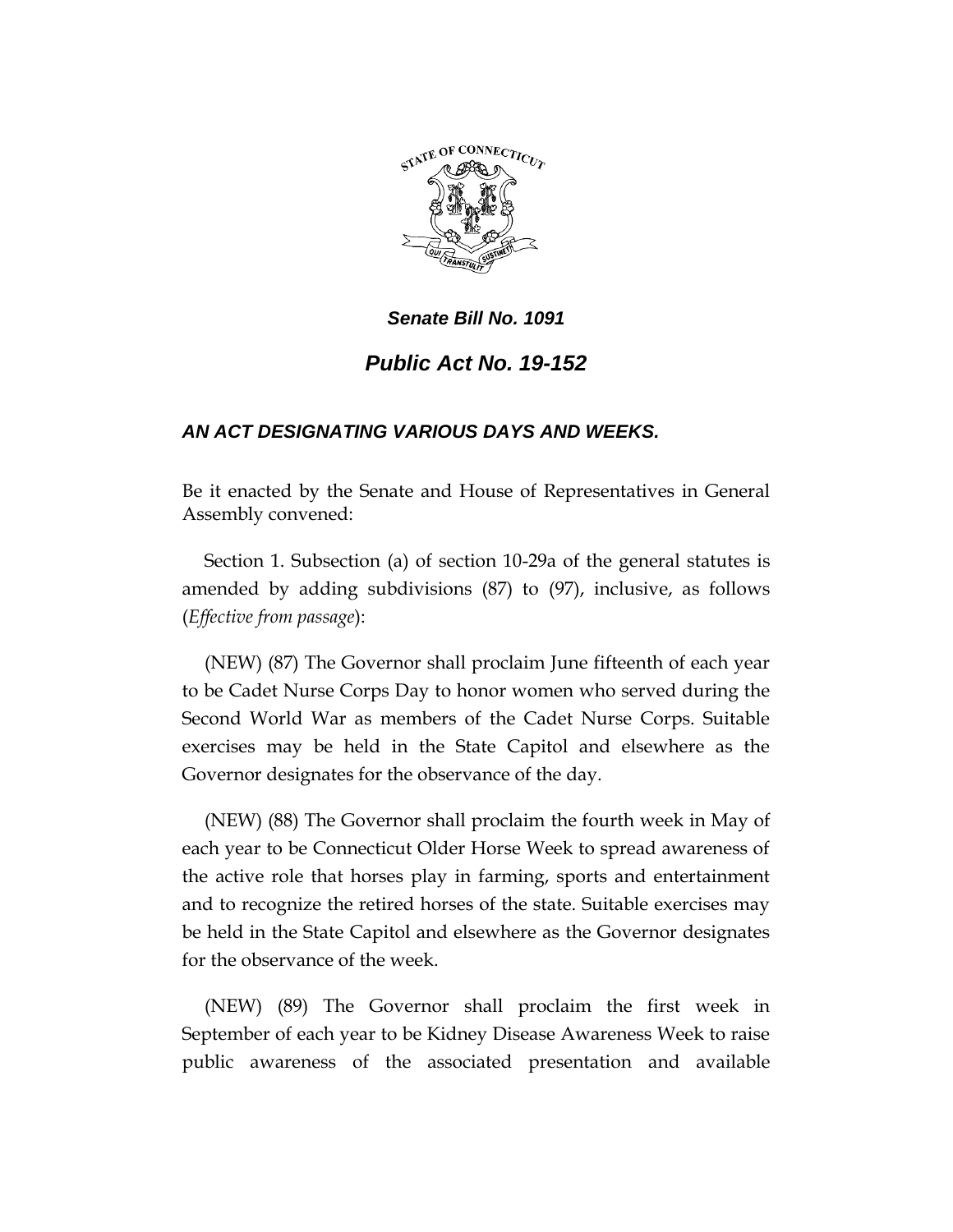treatments for chronic kidney disease or kidney failure, the need for artificial filtering or dialysis, kidney donations and kidney transplants, and the diseases or conditions that impair kidney function such as diabetes and hypertension and the various types of kidney disease such as polycystic kidney disease. Suitable exercises may be held in the State Capitol and elsewhere as the Governor designates for the observance of the week.

(NEW) (90) The Governor shall proclaim November twenty-second of each year to be 22q11.2 Deletion Syndrome Day to raise public awareness of this genetic disease and available treatments for it. Suitable exercises may be held in the State Capitol and elsewhere as the Governor designates for the observance of the day.

(NEW) (91) The Governor shall proclaim May seventeenth of each year to be Diffuse Intrinsic Pontine Glioma Day to raise public awareness of this type of brain cancer. Suitable exercises may be held in the State Capitol and elsewhere as the Governor designates for the observance of the day.

(NEW) (92) The Governor shall proclaim December sixth of each year to be Thirteenth Amendment Day to reflect upon, remember and celebrate the ratification of the thirteenth amendment to the United States Constitution, which abolished slavery. Suitable exercises may be held in the State Capitol and elsewhere as the Governor designates for the observance of the day.

(NEW) (93) The Governor shall proclaim June third of each year to be Clubfoot Day to raise public awareness of this musculoskeletal birth deformity and available treatments for it. Suitable exercises may be held in the State Capitol and elsewhere as the Governor designates for the observance of the day.

(NEW) (94) The Governor shall proclaim February twenty-second of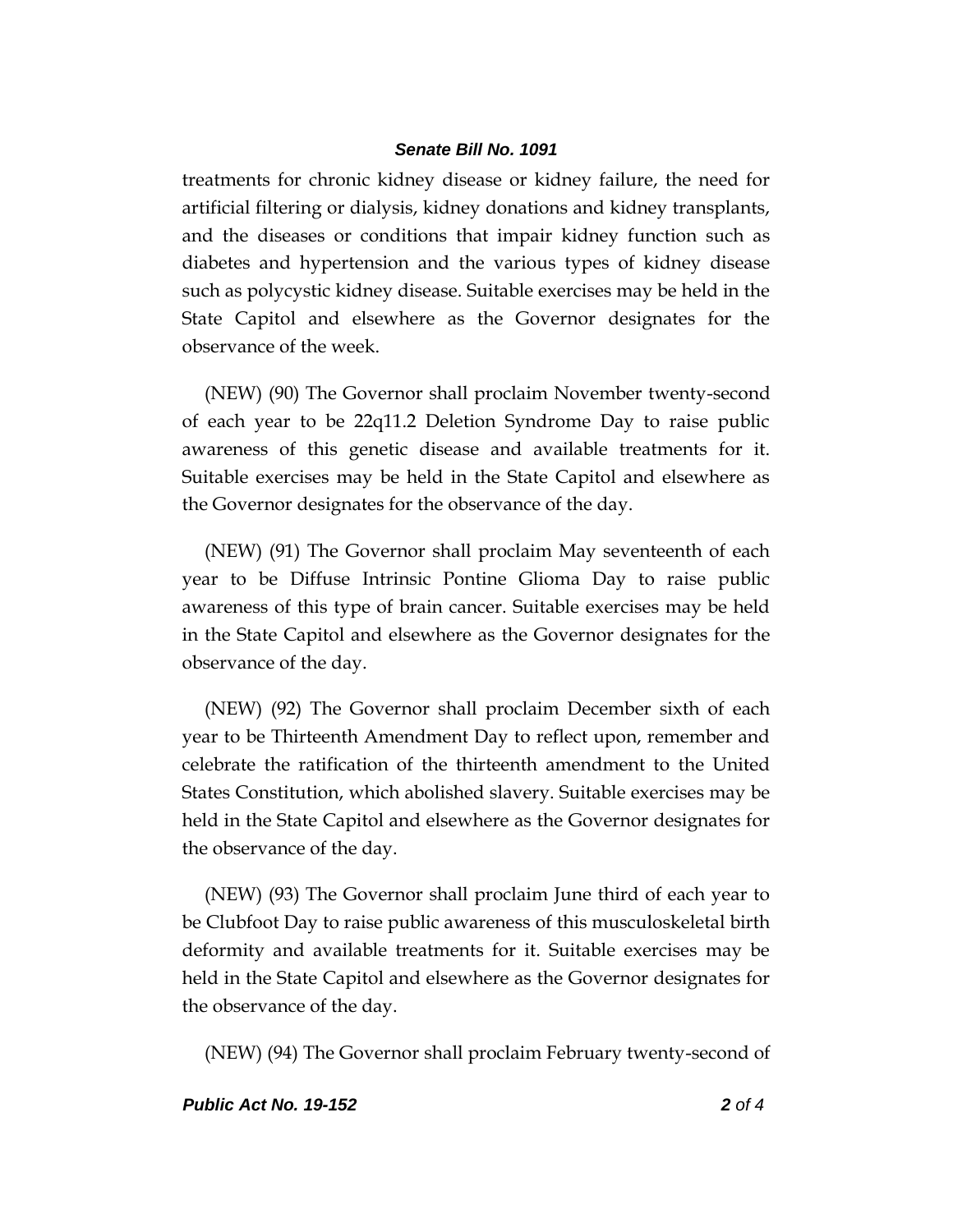each year to be Encephalitis Day to raise awareness of encephalitis and acknowledge those who have been directly or indirectly affected by encephalitis. Suitable exercises may be held in the State Capitol and elsewhere as the Governor designates for the observance of the day.

(NEW) (95) The Governor shall proclaim July thirtieth of each year to be U.S.S. Indianapolis CA-35 Day to commemorate and honor the cruiser and the service, sacrifice and bravery of the sailors of Connecticut who served aboard the ship during World War II, and in recognition of the U.S.S. Indianapolis CA-35's final sailing crew, the pilots who discovered the survivors and the rescue and recovery crews. Suitable exercises may be held in the State Capitol and elsewhere as the Governor designates for the observance of the day.

(NEW) (96) The Governor shall proclaim April sixteenth of each year to be Advance Directive Awareness Day to raise public awareness of the importance of planning ahead for health care decisions and to encourage the use of advance directives. Suitable exercises may be held in the State Capitol and elsewhere as the Governor designates for the observance of the day.

(NEW) (97) The Governor shall proclaim May sixth of each year to be Moyamoya Awareness Day to raise public awareness of the symptoms and available treatments for this cerebrovascular disease. Suitable exercises may be held in the State Capitol and elsewhere as the Governor designates for the observance of the day.

Sec. 2. Subdivision (85) of subsection (a) of section 10-29a of the general statutes is repealed and the following is substituted in lieu thereof (*Effective from passage*):

(85) The Governor shall proclaim November **[**thirtieth**]** first of each year to be Sikh Genocide Remembrance Day to remember the lives lost on November **[**30**]** 1, 1984, during the Sikh Genocide. Suitable exercises